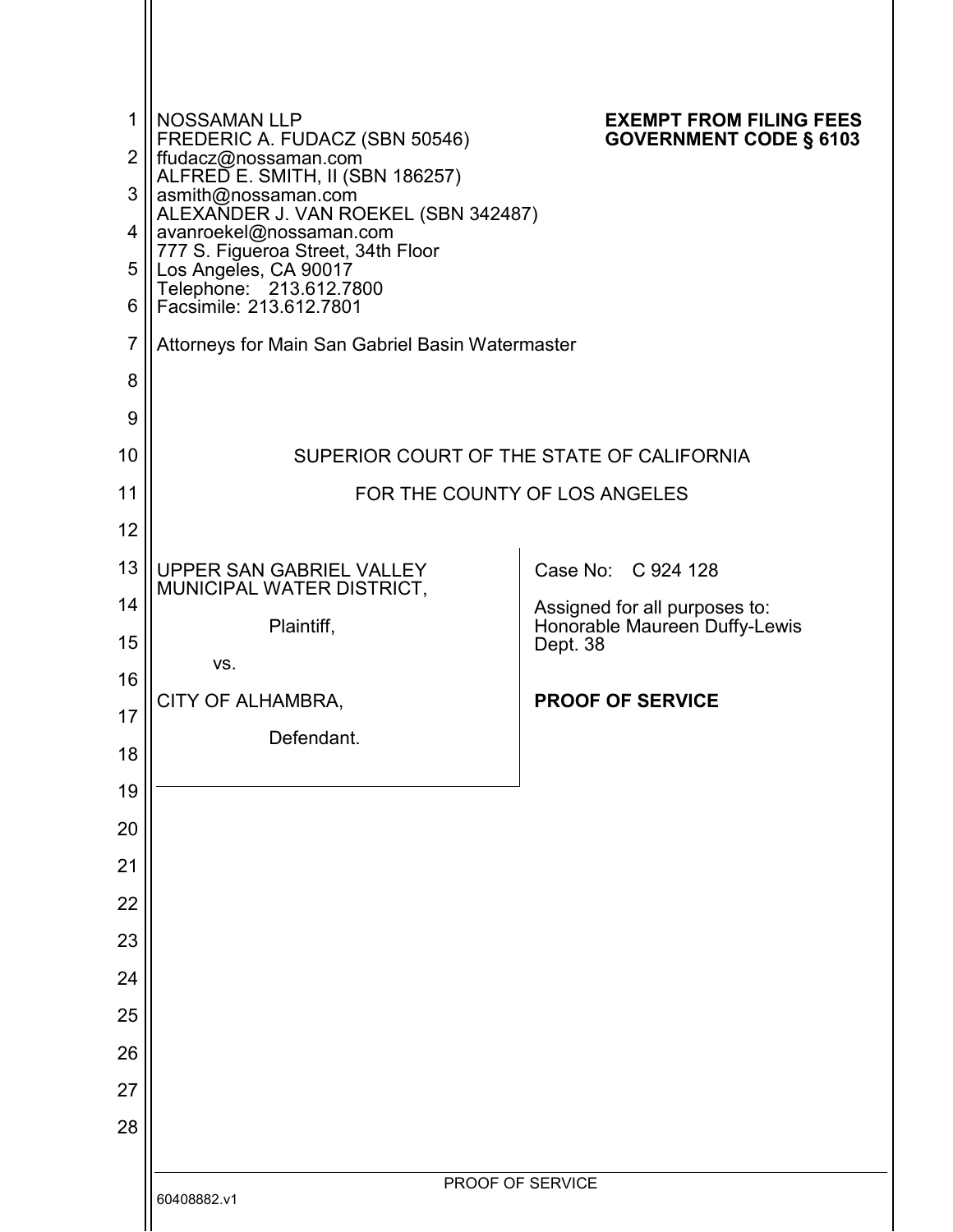| 1                   | <b>PROOF OF SERVICE BY E-MAIL</b>                                                                                                                                                                                                                           |  |  |
|---------------------|-------------------------------------------------------------------------------------------------------------------------------------------------------------------------------------------------------------------------------------------------------------|--|--|
| $\overline{2}$      | The undersigned declares:                                                                                                                                                                                                                                   |  |  |
| 3                   | I am employed in the County of Los Angeles, State of California. I am over the<br>age of 18 and am not a party to the within action; my business address is Nossaman                                                                                        |  |  |
| 4                   | LLP, 777 S. Figueroa Street, 34 <sup>th</sup> Floor, Los Angeles, California 90017.                                                                                                                                                                         |  |  |
| 5                   | On May 10, 2022, I served the document(s) entitled as follows:                                                                                                                                                                                              |  |  |
| 6<br>$\overline{7}$ | <b>ORDER APPROVING CYCLIC STORAGE AGREEMENT;</b><br>1.<br>DESIGNEE TO RECEIVE FUTURE NOTICES FOR AND ON BEHALF<br>2.<br>OF DEFENDANT CITY OF IRWINDALE;                                                                                                     |  |  |
| 8                   | DESIGNEE TO RECEIVE FUTURE NOTICES FOR AND ON BEHALF<br>3.<br>OF DEFENDANT CITY OF AZUSA;                                                                                                                                                                   |  |  |
| 9                   | DESIGNEE TO RECEIVE FUTURE NOTICES FOR AND ON BEHALF<br>4.<br>OF DEFENDANT AZUSA VALLEY WATER COMPANY; AND                                                                                                                                                  |  |  |
| 10                  | <b>NOTICE OF AVAILABILITY</b><br>5.                                                                                                                                                                                                                         |  |  |
| 11                  | on parties to the within action by transmitting a true copy thereof as set forth in the                                                                                                                                                                     |  |  |
| 12                  | <b>ATTACHED SERVICE LIST as follows:</b>                                                                                                                                                                                                                    |  |  |
| 13<br>14            | (By e-Mail) (As indicated on the attached e-Mail Service List) On the same<br>(X)<br>date, by emailing true and correct copies of said Document(s) to the persons at the<br>electronic notification address(es) shown on the accompanying service list. The |  |  |
| 15                  | Document(s) was/were served electronically and the transmission was reported as<br>complete and without error.                                                                                                                                              |  |  |
| 16                  | $(X)$ (STATE) Executed on May 10, 2022. I declare under penalty of perjury under<br>the laws of the State of California that the foregoing is true and correct.                                                                                             |  |  |
| 17                  |                                                                                                                                                                                                                                                             |  |  |
| 18                  | Marline Winnam<br><b>Marlene Wiman</b>                                                                                                                                                                                                                      |  |  |
| 19                  |                                                                                                                                                                                                                                                             |  |  |
| 20                  |                                                                                                                                                                                                                                                             |  |  |
| 21                  |                                                                                                                                                                                                                                                             |  |  |
| 22                  |                                                                                                                                                                                                                                                             |  |  |
| 23                  |                                                                                                                                                                                                                                                             |  |  |
| 24                  |                                                                                                                                                                                                                                                             |  |  |
| 25                  |                                                                                                                                                                                                                                                             |  |  |
| 26                  |                                                                                                                                                                                                                                                             |  |  |
| 27                  |                                                                                                                                                                                                                                                             |  |  |
| 28                  |                                                                                                                                                                                                                                                             |  |  |
|                     | $-2-$<br>PROOF OF SERVICE                                                                                                                                                                                                                                   |  |  |
|                     | 60408882.v1                                                                                                                                                                                                                                                 |  |  |

 $\mathcal{L}$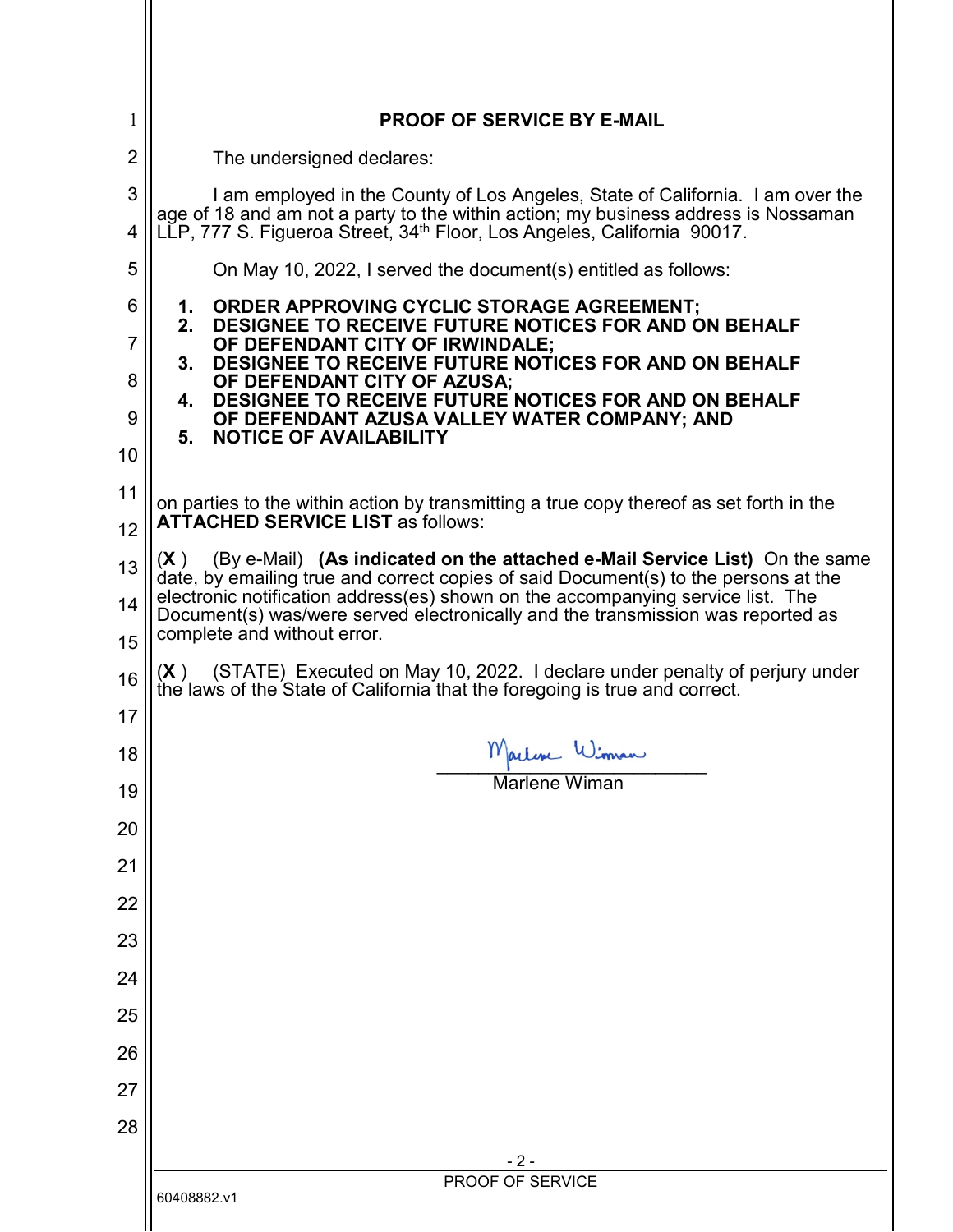| 1                   | <b>PROOF OF SERVICE BY MAIL</b>                                                                                                                                                                                                                                          |  |  |
|---------------------|--------------------------------------------------------------------------------------------------------------------------------------------------------------------------------------------------------------------------------------------------------------------------|--|--|
| $\overline{2}$      | The undersigned declares:                                                                                                                                                                                                                                                |  |  |
| 3<br>4              | I am employed in the County of Los Angeles, State of California. I am over the<br>age of 18 and am not a party to the within action; my business address is Nossaman<br>LLP, 777 S. Figueroa Street, 34 <sup>th</sup> Floor, Los Angeles, California 90017.              |  |  |
| 5                   | On May 10, 2022, I served the document(s) entitled as follows:                                                                                                                                                                                                           |  |  |
| 6<br>$\overline{7}$ | 1.<br>ORDER APPROVING CYCLIC STORAGE AGREEMENT;<br>2.<br>DESIGNEE TO RECEIVE FUTURE NOTICES FOR AND ON BEHALF<br>OF DEFENDANT CITY OF IRWINDALE;                                                                                                                         |  |  |
| 8                   | 3.<br>DESIGNEE TO RECEIVE FUTURE NOTICES FOR AND ON BEHALF<br>OF DEFENDANT CITY OF AZUSA;                                                                                                                                                                                |  |  |
| 9                   | DESIGNEE TO RECEIVE FUTURE NOTICES FOR AND ON BEHALF<br>4.<br>OF DEFENDANT AZUSA VALLEY WATER COMPANY; AND<br>5.<br><b>NOTICE OF AVAILABILITY</b>                                                                                                                        |  |  |
| 10                  |                                                                                                                                                                                                                                                                          |  |  |
| 11<br>12            | on parties to the within action by transmitting a true copy thereof as set forth in the<br><b>ATTACHED SERVICE LIST as follows:</b>                                                                                                                                      |  |  |
| 13                  | (By U.S. Mail) (As indicated on the attached Mail Service List.) On the same<br>(X)                                                                                                                                                                                      |  |  |
| 14                  | date, at my said place of business, said Document(s) was sealed and placed for<br>collection and mailing following the usual business practice of my said employer. I am<br>readily familiar with my said employer's business practice for collection and processing     |  |  |
| 15<br>16            | of correspondence for mailing with the United States Postal Service, and, pursuant to<br>that practice, the correspondence would be deposited with the United States Postal<br>Service, with postage thereon fully prepaid, on the same date at Los Angeles, California. |  |  |
| 17                  | (X)<br>(By U.S. Mail Notification) (As indicated on the attached Mail Service List.)<br>On the same date, a Notice of Availability for Review of said Document(s) at                                                                                                     |  |  |
| 18                  | www.watermaster.org was sealed and placed for collection and mailing following the<br>usual business practice of my said employer. I am readily familiar with my said                                                                                                    |  |  |
| 19                  | employer's business practice for collection and processing of correspondence for<br>mailing with the United States Postal Service, and, pursuant to that practice, the                                                                                                   |  |  |
| 20                  | correspondence would be deposited with the United States Postal Service, with postage<br>thereon fully prepaid, on the same date at Los Angeles, California. On the same date, I                                                                                         |  |  |
| 21                  | personally inspected the website at www.watermaster.org and said Document(s)<br>was/were posted thereon and available for review.                                                                                                                                        |  |  |
| 22<br>23            | (X)<br>(STATE) Executed on May 10, 2022. I declare under penalty of perjury under<br>the laws of the State of California that the foregoing is true and correct.                                                                                                         |  |  |
| 24                  |                                                                                                                                                                                                                                                                          |  |  |
| 25                  |                                                                                                                                                                                                                                                                          |  |  |
| 26                  | ayra Mangandi                                                                                                                                                                                                                                                            |  |  |
| 27                  |                                                                                                                                                                                                                                                                          |  |  |
| 28                  |                                                                                                                                                                                                                                                                          |  |  |
|                     | $-3-$                                                                                                                                                                                                                                                                    |  |  |
|                     | PROOF OF SERVICE<br>60408882.v1                                                                                                                                                                                                                                          |  |  |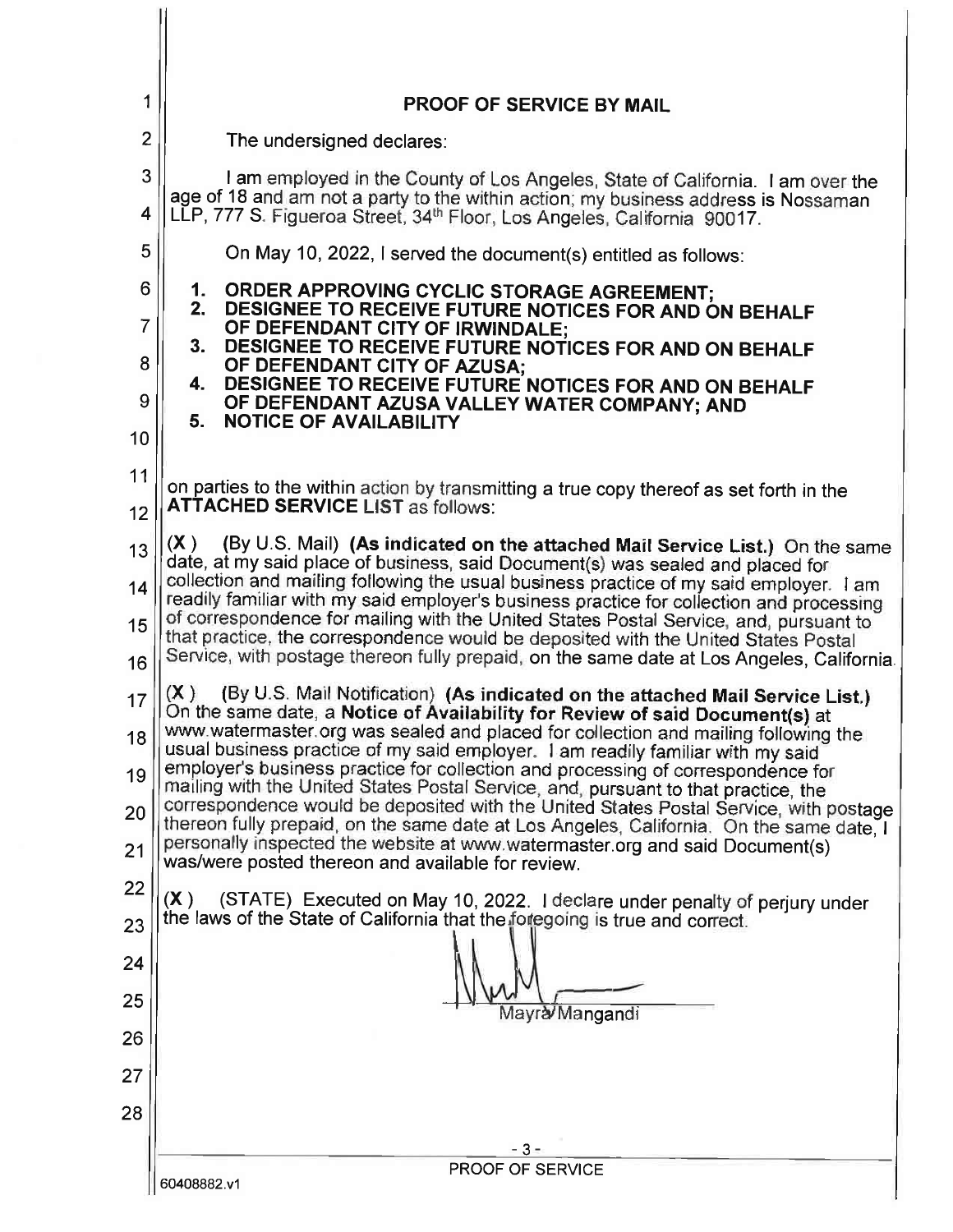| 1                   | <b>SERVICE LIST</b><br>(via U.S. Mail)                                                                                    |                                                                                 |  |
|---------------------|---------------------------------------------------------------------------------------------------------------------------|---------------------------------------------------------------------------------|--|
| 2<br>3              | Upper San Gabriel Valley v. City of Alhambra<br>LASC Case No. C 924128                                                    |                                                                                 |  |
| 4                   |                                                                                                                           | The following parties were served by mail in this action:                       |  |
| 5                   | PARTY NAME                                                                                                                | DESIGNEE NAME & ADDRESS                                                         |  |
| 6<br>$\overline{7}$ | HEMLOCK MUTUAL WATER CO.                                                                                                  | ATTN: BLANCA E. BECERRA<br>11828 HEMLOCK STREET<br>EL MONTE, CA 91732           |  |
| 8<br>9              | <b>MARY KAY DAWES</b>                                                                                                     | <b>MARY KAY PARTRIDGE</b><br>4311 LITTLE FAIRFIELD STREET<br>EUREKA, CA 95503   |  |
| 10<br>11            | THE KATHRYN W. BAKER TRUST                                                                                                | KATHRYN W. BAKER<br>3890 NOBEL DR., #1405<br>SAN DIEGO, CA 92122                |  |
| 12<br>13            | ANDREW J. CREVOLIN<br>4207 CROMWELL AVENUE<br>LOS ANGELES, CA 90027-1355                                                  | <b>CHEVRON USA</b><br>6001 BOLLINGER CANYON ROAD, T-3140<br>SAN RAMON, CA 94583 |  |
| 14<br>15            | MOON VALLEY NURSEY OF CALIFORNIA<br>19820 N. 7TH STREET #260<br>PHOENIX, AZ 85024                                         |                                                                                 |  |
| 16                  | The following parties were mailed a Notice of Availability for reviewing<br>Watermaster documents at www.watermaster.org. |                                                                                 |  |
| 17                  | PARTY NAME                                                                                                                | <b>DESIGNEE NAME &amp; ADDRESS</b>                                              |  |
| 18<br>19            | <b>CAROLYN HEINRICH</b>                                                                                                   | <b>CAROLYN HEINRICH</b><br>P. O. BOX 67127<br>SCOTTS VALLEY, CA 95067           |  |
| 20<br>21            | <b>DAVID LOUCKS</b>                                                                                                       | <b>DAVID LOUCKS</b><br>964 DURFEE AVENUE<br>SOUTH EL MONTE, CA 91733            |  |
| 22<br>23            | <b>ERMA M. WILMOTT</b>                                                                                                    | <b>ERMA M. WILMOTT</b><br>10044 E. KRATT LANE<br>WHITTIER, CA 90601             |  |
| 24<br>25            | <b>FRANCES or JAMIE MARTINEZ</b>                                                                                          | FRANCES or JAMIE MARTINEZ<br>876 NORTH DURFEE ROAD<br>EL MONTE, CA 91733        |  |
| 26<br>27<br>28      | JEFFREY B. KIRKLEN                                                                                                        | JEFFREY B. KIRKLEN<br>3762 MOUNTAIN VIEW ROAD<br>BULLHEAD CITY, AZ 86442        |  |
|                     | - 4 -                                                                                                                     |                                                                                 |  |
|                     | PROOF OF SERVICE<br>60408882.v1                                                                                           |                                                                                 |  |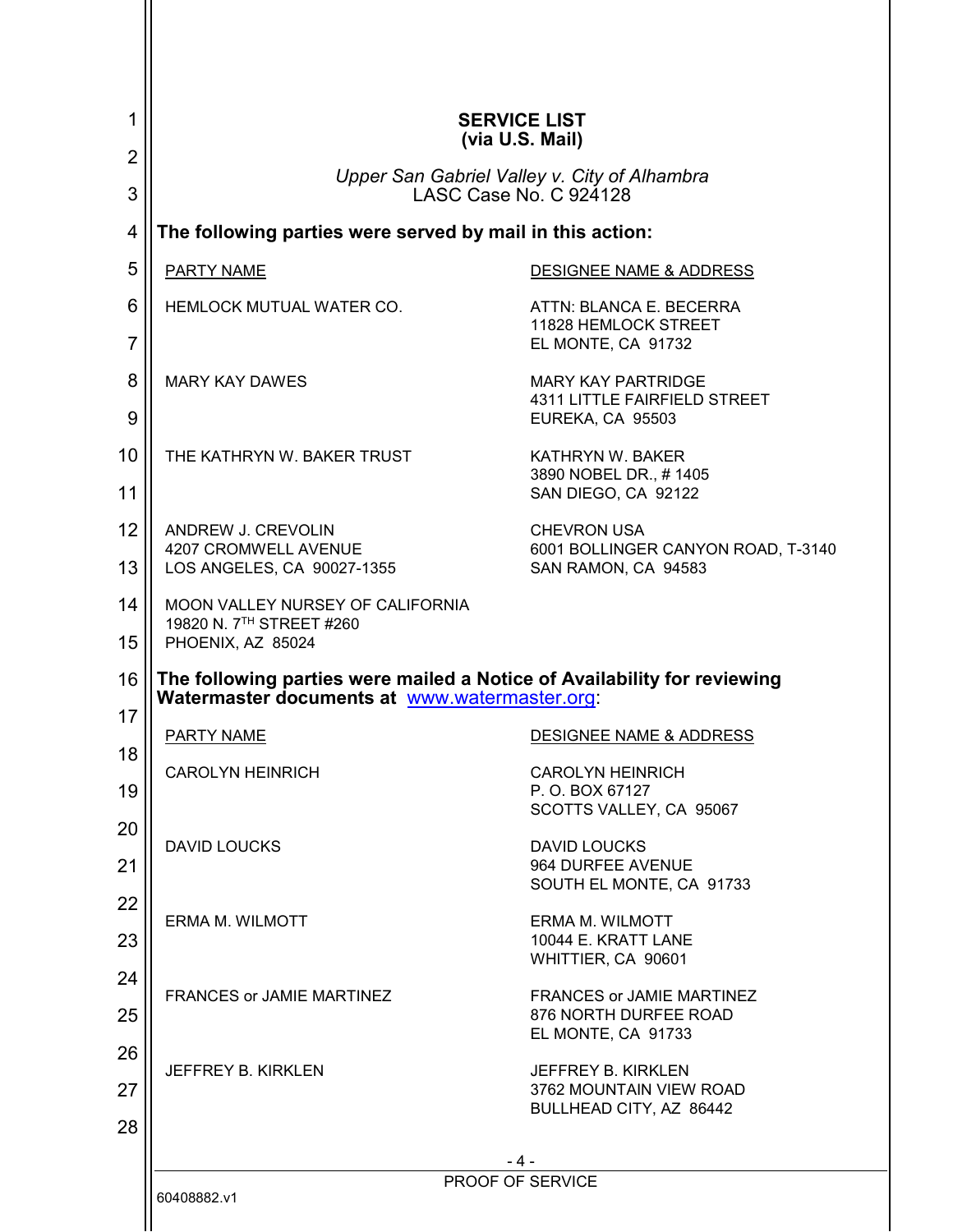| $\mathbf 1$      | NICK TOMOVICH & SONS | NICK TOMOVICH                                        |
|------------------|----------------------|------------------------------------------------------|
| $\overline{2}$   |                      | 9611 BEVERLY BOULEVARD<br>PICO RIVERA, CA 90660-2136 |
| 3                |                      |                                                      |
| $\overline{4}$   |                      |                                                      |
| 5                |                      |                                                      |
| $\,6$            |                      |                                                      |
| $\overline{7}$   |                      |                                                      |
| 8                |                      |                                                      |
| $\boldsymbol{9}$ |                      |                                                      |
| 10               |                      |                                                      |
| 11               |                      |                                                      |
| 12               |                      |                                                      |
| 13               |                      |                                                      |
| 14               |                      |                                                      |
| 15<br>16         |                      |                                                      |
| 17               |                      |                                                      |
| 18               |                      |                                                      |
| 19               |                      |                                                      |
| 20               |                      |                                                      |
| 21               |                      |                                                      |
| 22               |                      |                                                      |
| 23               |                      |                                                      |
| 24               |                      |                                                      |
| 25               |                      |                                                      |
| 26               |                      |                                                      |
| 27               |                      |                                                      |
| 28               |                      |                                                      |
|                  |                      | $-5-$<br>PROOF OF SERVICE                            |
|                  | 60408882.v1          |                                                      |

 $\mathsf{I}$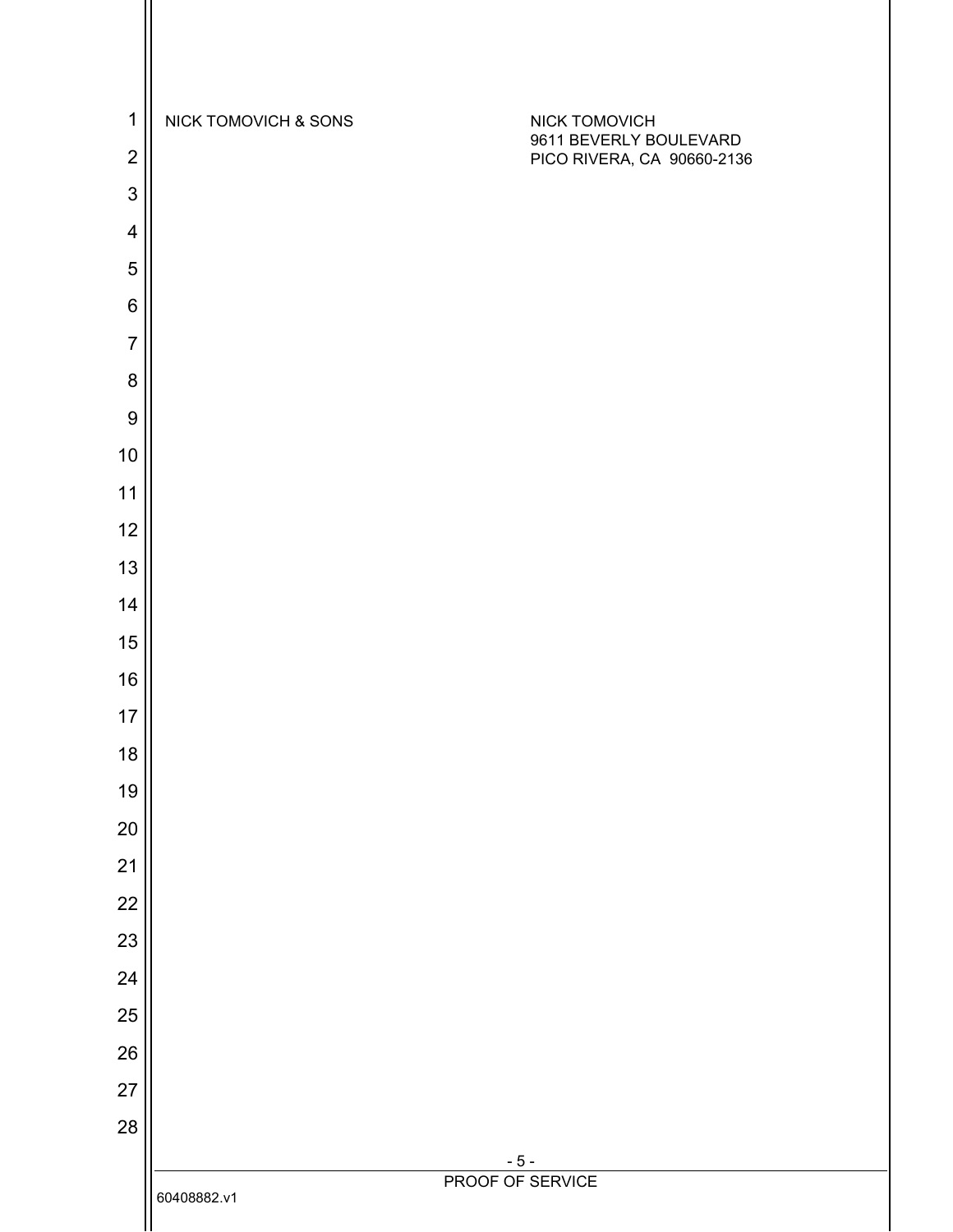| 1                         | e-MAIL SERVICE LIST<br>Upper San Gabriel Valley v. City of Alhambra                                        |                                                                          |
|---------------------------|------------------------------------------------------------------------------------------------------------|--------------------------------------------------------------------------|
| $\overline{2}$            | LASC Case No. C 924128                                                                                     |                                                                          |
| 3                         | The following parties were served via e-mail in this action:                                               |                                                                          |
| 4                         | <b>PARTY NAME:</b>                                                                                         | DESIGNEE NAME AND e-MAIL:                                                |
| 5<br>6                    | ADAMS RANCH MUTUAL WATER CO.                                                                               | <b>VICTOR YBARRA</b><br>yourcrp@yahoo.com                                |
| $\overline{7}$            | AMARILLO MUTUAL WATER CO.                                                                                  | ERNEST MARTINEZ, President - Board of<br><b>Directors</b>                |
| 8                         |                                                                                                            | amarillo1920@sbcglobal.net                                               |
| 9<br>10                   | AMERICAN SHEDS, INC.                                                                                       | <b>JIM DODENHOFF</b><br><b>BRENT ANDERSON</b><br>banders6@wm.com         |
| 11                        | ARCADIA RECLAMATION, INC.                                                                                  | <b>ROBERT BOWCOCK</b><br>bbowcock@irmwater.com                           |
| 12<br>13                  | <b>AZUSA LIGHT &amp; WATER</b>                                                                             | <b>JARED J. MACIAS</b><br>jmacias@azusaca.gov                            |
| 14                        | AZUSA VALLEY WATER COMPANY                                                                                 | <b>RICHARD TORRES</b><br>rtorres@azusaca.gov                             |
| 15<br>16                  | <b>BANDEL FAMILY TRUST</b>                                                                                 | c/o CANDACE GARNIER BANDEL<br>njbinc@yahoo.com                           |
| 17<br>18                  | BANK OF AMERICA N.A. (U.S. TRUST)<br>TRUSTEE OF THE WILLIAM J. KNIGHT LIVING<br><b>TRUST UTD 05/11/200</b> | <b>BEN JERTBERG</b><br>ben.jertberg@bofa.com                             |
| 19<br>20                  | <b>BROOKS GIFFORD, JR.</b>                                                                                 | H. JESS SENECAL, ESQ.<br>TIMOTHY J. GOSNEY, ESQ.<br>tgosney@lagerlof.com |
| 21                        | CADWAY, INC.                                                                                               | <b>LYNDA NORIEGA</b><br>Inoriega@caldomestic.com                         |
| 22<br>23                  | CALIFORNIA-AMERICAN WATER CO.<br><b>DUARTE SYSTEM</b>                                                      | <b>GARRY HOFER</b><br>garry.hofer@amwater.com                            |
| 24                        | CALIFORNIA-AMERICAN WATER CO.<br><b>SAN MARINO SYSTEM</b>                                                  | <b>GARRY HOFER</b><br>garry.hofer@amwater.com                            |
| 25                        | CALIFORNIA COUNTRY CLUB                                                                                    | ARA CHO, Secretary<br>ara@golfccc.com                                    |
| 26<br>27                  | CALIFORNIA DOMESTIC WATER CO.                                                                              | <b>LYNDA NORIEGA</b>                                                     |
| 28                        |                                                                                                            | <b>PRESIDENT</b><br>Inoriega@caldomestic.com                             |
| - 6 -<br>PROOF OF SERVICE |                                                                                                            |                                                                          |
| 60408882.v1               |                                                                                                            |                                                                          |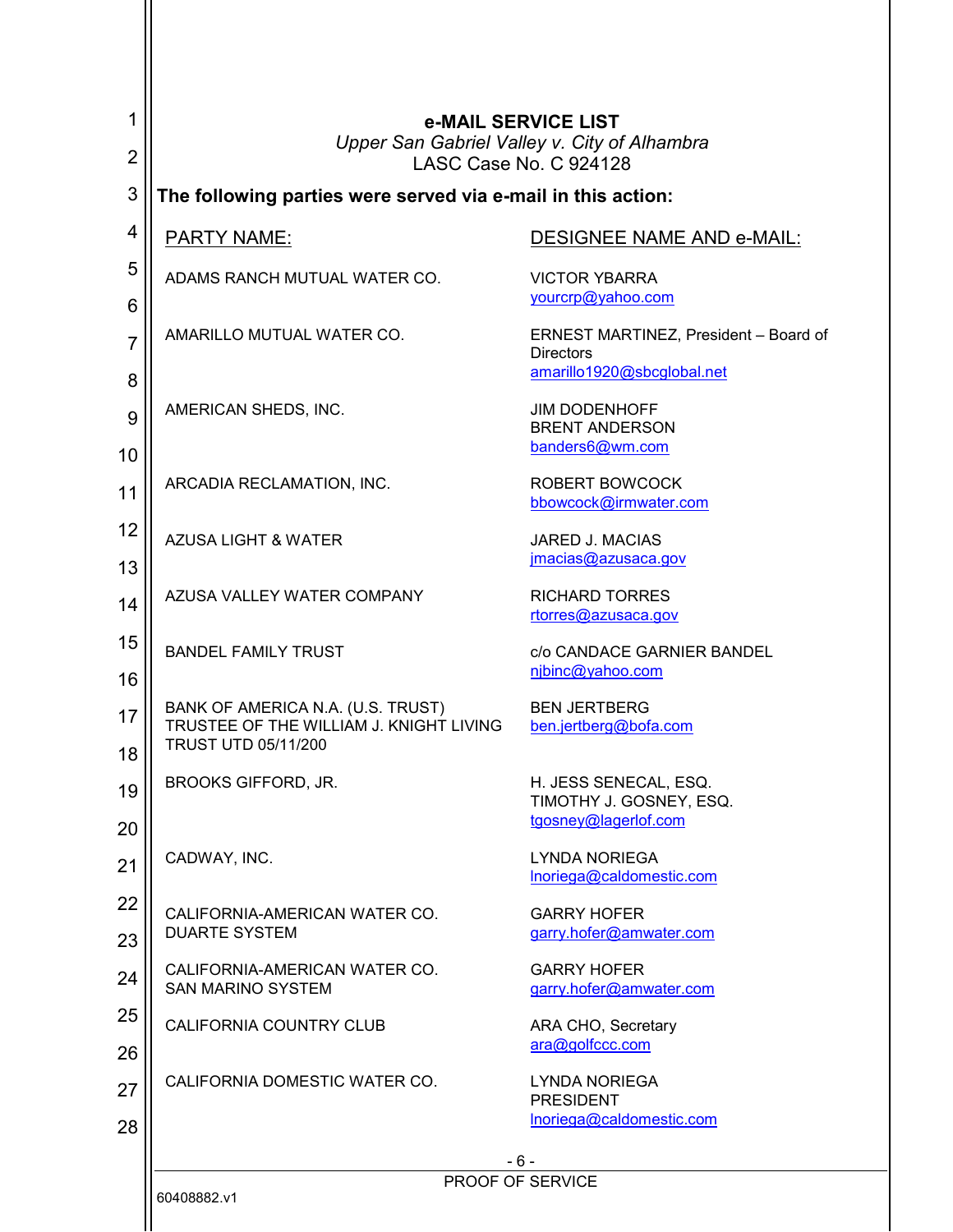| 1                        | CANYON WATER COMPANY, INC.                                  | <b>WILLIAM L. MCINTYRE</b><br>themcintyreinc@gmail.com                                                                         |
|--------------------------|-------------------------------------------------------------|--------------------------------------------------------------------------------------------------------------------------------|
| $\overline{2}$<br>3<br>4 | CHAMPION MUTUAL WATER CO.                                   | BRYAN P. HELLEIN, WATER SYSTEMS<br>SUPV., CITY OF EL MONTE WATER DEPT.<br><b>MIKE RODRIGUEZ</b><br>pwmaintenance@elmonteca.gov |
| 5<br>6                   | CITRUS VALLEY MEDICAL CENTER, QUEEN<br>OF THE VALLEY CAMPUS | <b>JOHN RAMIREZ</b><br>jramirez@mail.cvhp.org<br>K. GARCIA<br>kgarcia@mail.cvhp.org                                            |
| $\overline{7}$<br>8      | <b>CITY OF ALHAMBRA</b>                                     | MARTIN RAY, UTILITIES DIRECTOR<br>mray@cityofalhambra.org                                                                      |
| 9<br>10                  | <b>CITY OF ARCADIA</b>                                      | PAUL CRANMER, Public Works Services<br><b>Director</b><br>pcranmer@arcadiaca.gov                                               |
| 11<br>12                 | <b>CITY OF AZUSA</b>                                        | <b>RICHARD TORRES</b><br>rtorres@azusaca.gov                                                                                   |
| 13                       | <b>CITY OF BREA</b>                                         | WILLIAM GALLARDO, Assistant City Manager<br>BillGa@ci.brea.ca.us                                                               |
| 14<br>15                 | <b>CITY OF COVINA</b>                                       | CHRISTOPHER MARCARELLO, City Manager<br>cmarcarello@covinaca.gov                                                               |
| 16                       | <b>CITY OF EL MONTE</b>                                     | <b>GEORGE CAMBERO</b><br>gcambero@elmonteca.gov                                                                                |
| 17<br>18                 | <b>CITY OF GLENDORA</b>                                     | CHISOM G. OBEGOLU<br>cobegolu@cityofglendora.org                                                                               |
| 19<br>20                 | CITY OF INDUSTRY WATER WORKS SYSTEM                         | ROY FRAUSTO, GENERAL MANAGER<br>rfrausto@lapuentewater.com &<br><b>J. NELSON</b><br>jnelson@cityofindustry.org                 |
| 21                       | <b>CITY OF IRWINDALE</b>                                    | <b>JULIAN MIRANDA</b><br>jmiranda@irwindaleca.gov                                                                              |
| 22<br>23                 | <b>CITY OF LA VERNE</b>                                     | SHAWN IGOE, Director of Public Works<br>sigoe@cityoflaverne.org                                                                |
| 24                       | <b>CITY OF MONROVIA</b>                                     | <b>ALEX TACHIKI</b><br>atachiki@ci.monrovia.ca.us                                                                              |
| 25<br>26<br>27           | <b>CITY OF MONTEREY PARK</b>                                | RON BOW, DIRECTOR OF PUBLIC WORKS/<br><b>ASSISTANT CITY MANAGER</b><br>rbow@montereypark.ca.gov                                |
| 28                       | <b>CITY OF SIERRA MADRE</b>                                 | <b>CHRIS CIMINO</b><br>ccimino@cityofsierramadre.com                                                                           |
|                          |                                                             | $-7-$<br>PROOF OF SERVICE                                                                                                      |
|                          | 60408882.v1                                                 |                                                                                                                                |

Ш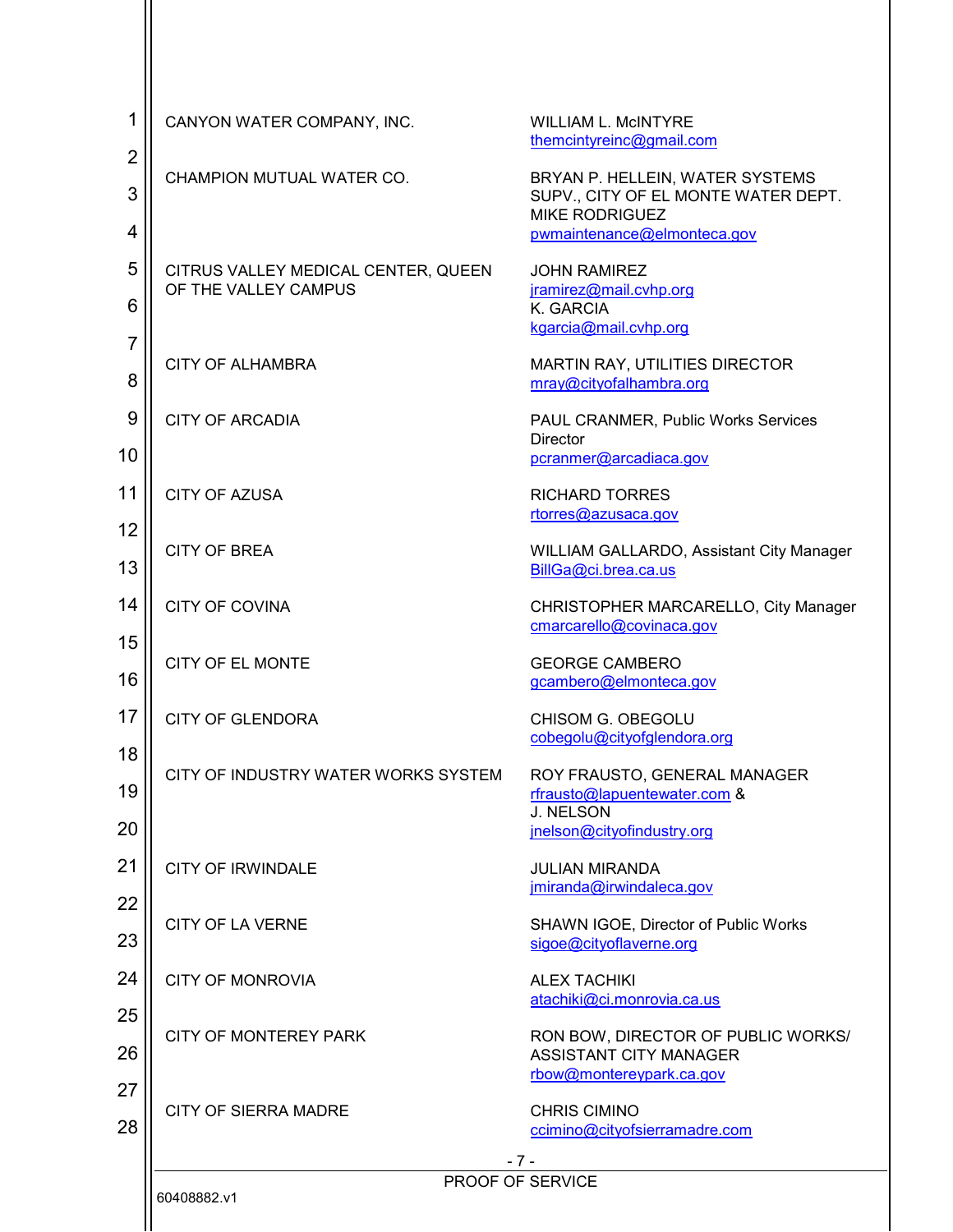| 1                   | CITY OF SOUTH PASADENA                                                    | <b>ANTENEH TESFAYE</b><br>atesfaye@southpasadenaca.gov       |
|---------------------|---------------------------------------------------------------------------|--------------------------------------------------------------|
| $\overline{2}$<br>3 | <b>CITY OF WHITTIER</b>                                                   | <b>KYLE CASON</b><br>kcason@cityofwhittier.org               |
| 4                   | <b>CLAYTON INDUSTRIES</b>                                                 | <b>LANCE BAROLDI</b><br>lance.baroldi@claytonindustries.com  |
| 5<br>6              | CO-TENANCY OF LAURENCE R. PELLISIER<br>IRREVOCABLE QTIP TRUST, ET AL.     | <b>LYNDA NORIEGA</b><br>Inoriega@caldomestic.com             |
| $\overline{7}$<br>8 | COUNTY OF LOS ANGELES DEPARTMENT OF<br><b>PARKS &amp; RECREATION</b>      | <b>MARIA L. RUBIO</b><br>mrubio@parks.lacounty.gov           |
| 9                   | <b>COVINA IRRIGATING COMPANY</b>                                          | <b>DAVID DE JESUS</b><br>cic@cich2o.com                      |
| 10                  | CV SANTA ROSA INVESTMENTS, LLC                                            | <b>SCOTT HOMAN</b><br>scott@cityventures.com                 |
| 11<br>12            | DEL RIO MUTUAL WATER COMPANY                                              | <b>DARIO HERRERA</b><br>drmwco@gmail.com                     |
| 13                  | DRIFTWOOD DAIRY                                                           | <b>DAVID TRENKENSCHUH</b><br>davidt@driftwooddairy.com       |
| 14<br>15            | EAST PASADENA WATER COMPANY                                               | <b>LAWRENCE M. MORALES</b><br>larry@epwater.com              |
| 16                  | EL MONTE CEMETERY ASSOCIATION                                             | <b>GARRY HOFER</b><br>garry.hofer@amwater.com                |
| 17<br>18            | <b>GALE &amp; VICKIE BANKS</b>                                            | <b>GALE &amp; VICKIE BANKS</b><br>Vickibanks@hotmail.com     |
| 19                  | <b>GARNIER FAMILY TRUST</b>                                               | <b>ANTON C. GARNIER</b><br>gar4tony@aol.com                  |
| 20<br>21            | <b>GOLDEN STATE WATER COMPANY - SAN</b><br><b>DIMAS DISTRICT</b>          | PAUL J. ROWLEY<br>paul.rowley@gswater.com                    |
| 22                  | <b>GOLDEN STATE WATER COMPANY - SAN</b><br><b>GABRIEL VALLEY DISTRICT</b> | BENJAMIN LEWIS, JR.<br>benjamin.lewis@gswater.com            |
| 23<br>24            | HANSON AGGREGATES, LLC                                                    | <b>BRANDON SAETEURN</b><br>brandon.saeteurn@lehighhanson.com |
| 25                  | HARRY E. ROSEDALE, JR.                                                    | <b>REINER KRUGER</b><br>consultrak@aol.com                   |
| 26<br>27            | <b>HIEU TRAN</b>                                                          | ROGER KRATZ<br>rokratz@harvestfresh.net                      |
| 28                  | IBY, LLC                                                                  | <b>JEFFREY DINTZER</b>                                       |
|                     | 60408882.v1                                                               | - 8 -<br>PROOF OF SERVICE                                    |

Ш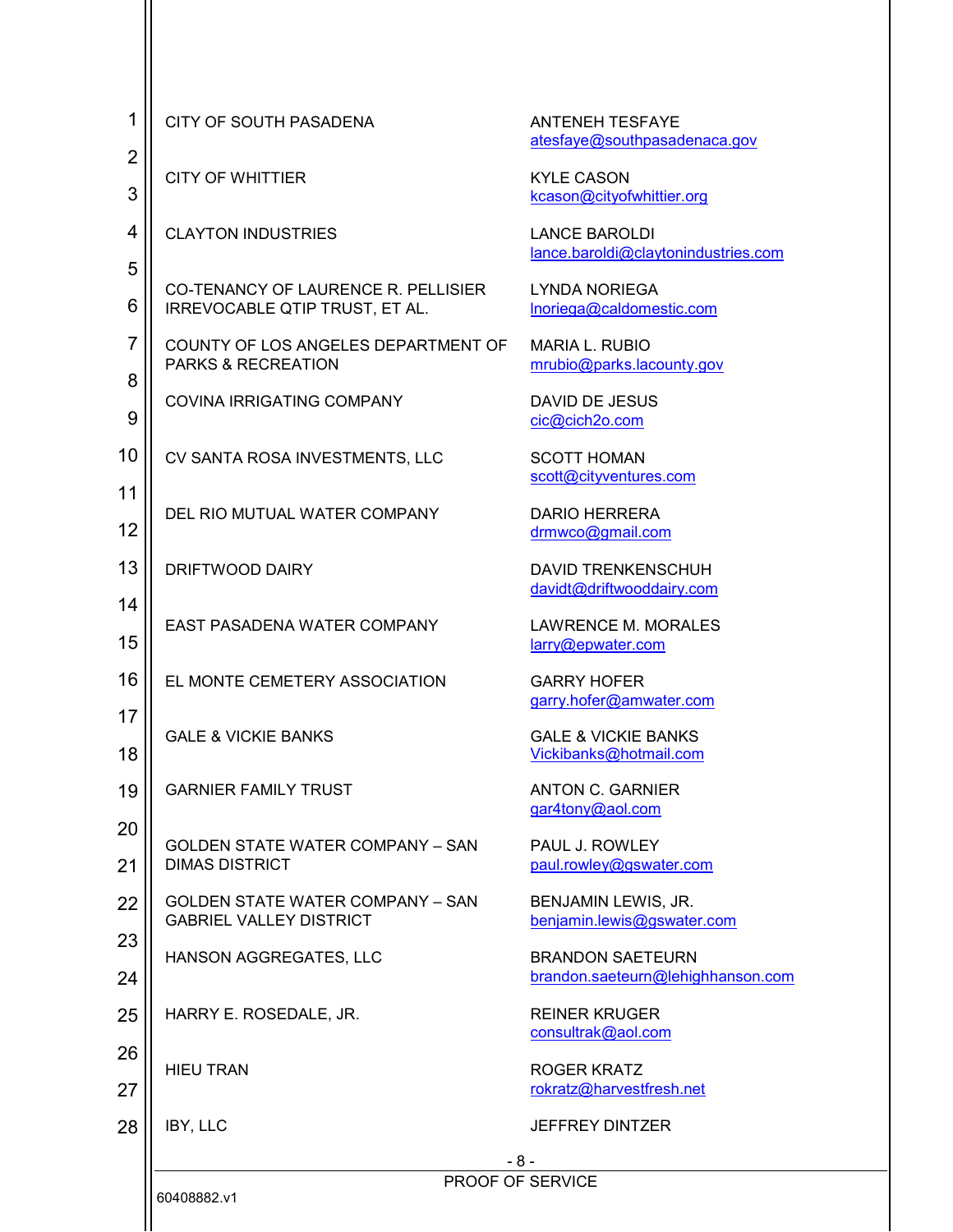| 1                   |                                                                                                             | jeffrey.dintzer@alston.com                                 |
|---------------------|-------------------------------------------------------------------------------------------------------------|------------------------------------------------------------|
| $\overline{2}$      | IBY PROPERTY OWNER, LLC                                                                                     | <b>ADAM SHER</b><br>asher@pabst.com                        |
| 3<br>4              | <b>JAMES RICHARD GATES</b>                                                                                  | <b>JAMES RICHARD GATES</b><br>angelagates13@hotmail.com    |
| 5                   | <b>JANUS GARNIER (YEE)</b>                                                                                  | <b>JANUS GARNIER (YEE)</b><br>bobjanyee@centurytel.net     |
| 6<br>$\overline{7}$ | <b>JEANNE RANA LIVING TRUST</b>                                                                             | <b>JEANNE RANA</b><br>Jeanne268@gmail.com                  |
| 8                   | JOHN and CAROLE DeFALCO                                                                                     | JOHN A. DeFALCO<br>mobilemodular@roadrunner.com            |
| 9<br>10             | JUH <sub>#1</sub>                                                                                           | <b>REINER KRUGER</b><br>consultrak@aol.com                 |
| 11<br>12            | LA PUENTE VALLEY COUNTY WATER<br><b>DISTRICT</b>                                                            | ROY FRAUSTO, GENERAL MANAGER<br>rfrausto@lapuentewater.com |
| 13                  | <b>LANCE ROSEDALE</b>                                                                                       | <b>REINER KRUGER</b><br>consultrak@aol.com                 |
| 14<br>15            | LUCY A. ROSEDALE & HARRY E. ROSEDALE<br>III, TRUSTEES OF THE HARRY E. ROSEDALE<br>TRUST, DATED MAY 24, 1985 | LUCY A. ROSEDALE<br>lrosedale@sbcglobal.net                |
| 16                  | <b>COUNTY SANITATION DISTRICT #18 OF LOS</b><br><b>ANGELES</b>                                              | KRISTEN RUFFELL, DIVISION ENGINEER<br>KRuffell@lacsd.org   |
| 17<br>18            | METROPOLITAN WATER DISTRICT OF<br>SOUTHERN CALIFORNIA                                                       | <b>ARMAN MOTAVVEF</b><br>amotavvef@mwdh20.com              |
| 19                  | MICHAEL E. FOX & CRYSTAL M. FOX FAMILY<br><b>TRUST</b>                                                      | MICHAEL E. FOX<br>garlicfox@att.net                        |
| 20<br>21            | <b>MILES R. ROSEDALE</b>                                                                                    | <b>REINER KRUGER</b><br>consultrak@aol.com                 |
| 22                  | MILLERCOORS LLC                                                                                             | <b>JOHN VAN NELSON</b><br>john.vannelson@millercoors.com   |
| 23<br>24            | <b>MONROVIA NURSERY</b>                                                                                     | <b>REINER KRUGER</b><br>consultrak@aol.com                 |
| 25                  | MOON VALLEY NURSERIES, INC.                                                                                 | JOSEPH M. DOUGHERTY<br>jdougherty@mvncorp.com              |
| 26<br>27            | NCL CO. LLC                                                                                                 | ROBERT BOWCOCK<br>bbowcock@irmwater.com                    |
| 28                  | NICHOLSON FAMILY TRUST - MARITAL                                                                            | MICHAEL L. WHITEHEAD                                       |
|                     | 60408882.v1                                                                                                 | - 9 -<br>PROOF OF SERVICE                                  |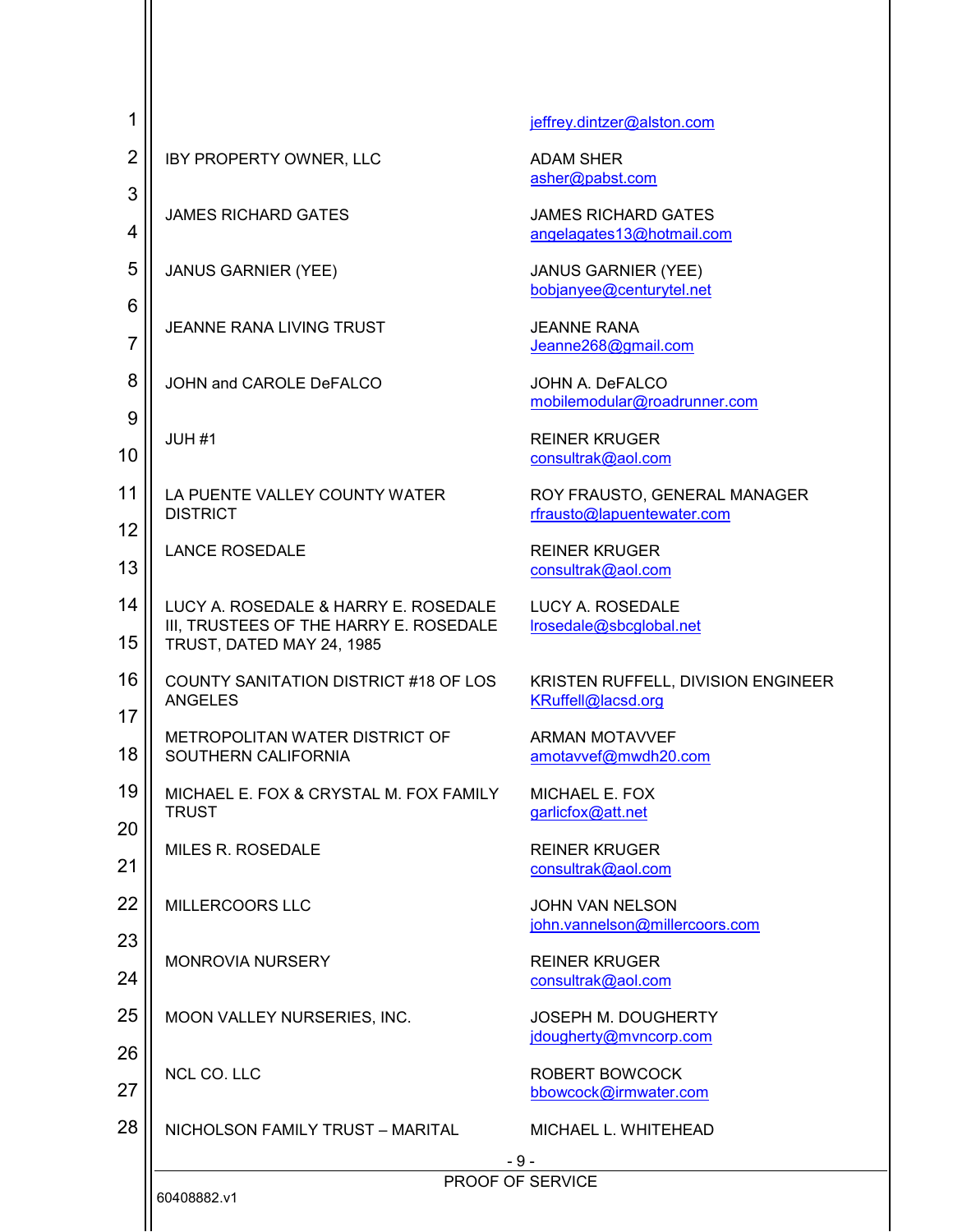| 1                   | <b>TRUST</b>                                                 | mlwhitehead@sgvwater.com                                            |
|---------------------|--------------------------------------------------------------|---------------------------------------------------------------------|
| $\overline{2}$      | PARK WATER COMPANY                                           | <b>JEANNE-MARIE BRUNO</b><br>jmbruno@parkwater.com                  |
| 3<br>4              | PHILLIP G. & SIEGLINDE A. TATE                               | SIEGLINDE A. TATE<br>sieglindetate@aol.com                          |
| 5                   | PICO WATER DISTRICT                                          | MARK J. GRAJEDA, GENERAL MANAGER<br>msgrajeda@picowaterdistrict.net |
| 6<br>$\overline{7}$ | PROGRESSIVE BUDDHIST ASSOCIATION                             | SAI A. MYINT<br>saimyint@aol.com                                    |
| 8                   | <b>RADOS BROTHERS</b>                                        | <b>STEPHEN S. RADOS</b><br>srados@rados.com                         |
| 9<br>10             | RALPH E. MUNOZ                                               | RALPH MUNOZ IV<br>RM24hrs@gmail.com                                 |
| 11<br>12            | RAYMOND W. BREZINA and SUSAN W.<br><b>BREZINA TRUST 2001</b> | RAYMOND W. BREZINA<br>raymond.brezina@verizon.net                   |
| 13                  | RICHARD VAN LANDINGHAM                                       | <b>REINER KRUGER</b><br>consultrak@aol.com                          |
| 14                  | RURBAN HOMES MUTUAL WATER COMPANY                            | MICHAEL COX<br>rurbanhomeswatercompany@gmail.com                    |
| 15<br>16            | SAN DIMAS GOLF, INC.                                         | DAL HO LEE<br><b>GRACE LEE</b><br>lorriesnover@aol.com              |
| 17<br>18            | <b>SAN GABRIEL COUNTRY CLUB</b>                              | <b>SEAN RATHJE</b><br>srathje@sangabrielcc.com                      |
| 19                  | 9447 SAN GABRIEL CANYON, LL                                  | ADRIAN JAYASINHA<br>adrianjay@mac.com                               |
| 20<br>21            | SAN GABRIEL COUNTY WATER DISTRICT                            | <b>JAMES PRIOR</b><br>jim@sgcwd.com                                 |
| 22                  | SAN GABRIEL VALLEY MUNICIPAL WATER<br><b>DISTRICT</b>        | DARIN J. KASAMOTO, GENERAL MANAGER<br>dkasamoto@sgvmwd.com          |
| 23<br>24            | SAN GABRIEL VALLEY WATER COMPANY                             | MICHAEL L. WHITEHEAD<br>mlwhitehead@sgvwater.com                    |
| 25                  | SIERRA LA VERNE COUNTRY CLUB                                 | <b>RICK ADAMS</b><br>radams@wgolfp.com                              |
| 26<br>27            | S.L.S. & N., INC. (PECK ROAD GRAVEL PIT)                     | <b>NICK BUBALO</b><br>nick@slsn.com                                 |
| 28                  | <b>SOL LONG TERM LLC</b>                                     | RICK ADAMS, CORPORATE PROJECT                                       |
|                     |                                                              | $-10-$                                                              |
|                     | PROOF OF SERVICE<br>60408882.v1                              |                                                                     |
|                     |                                                              |                                                                     |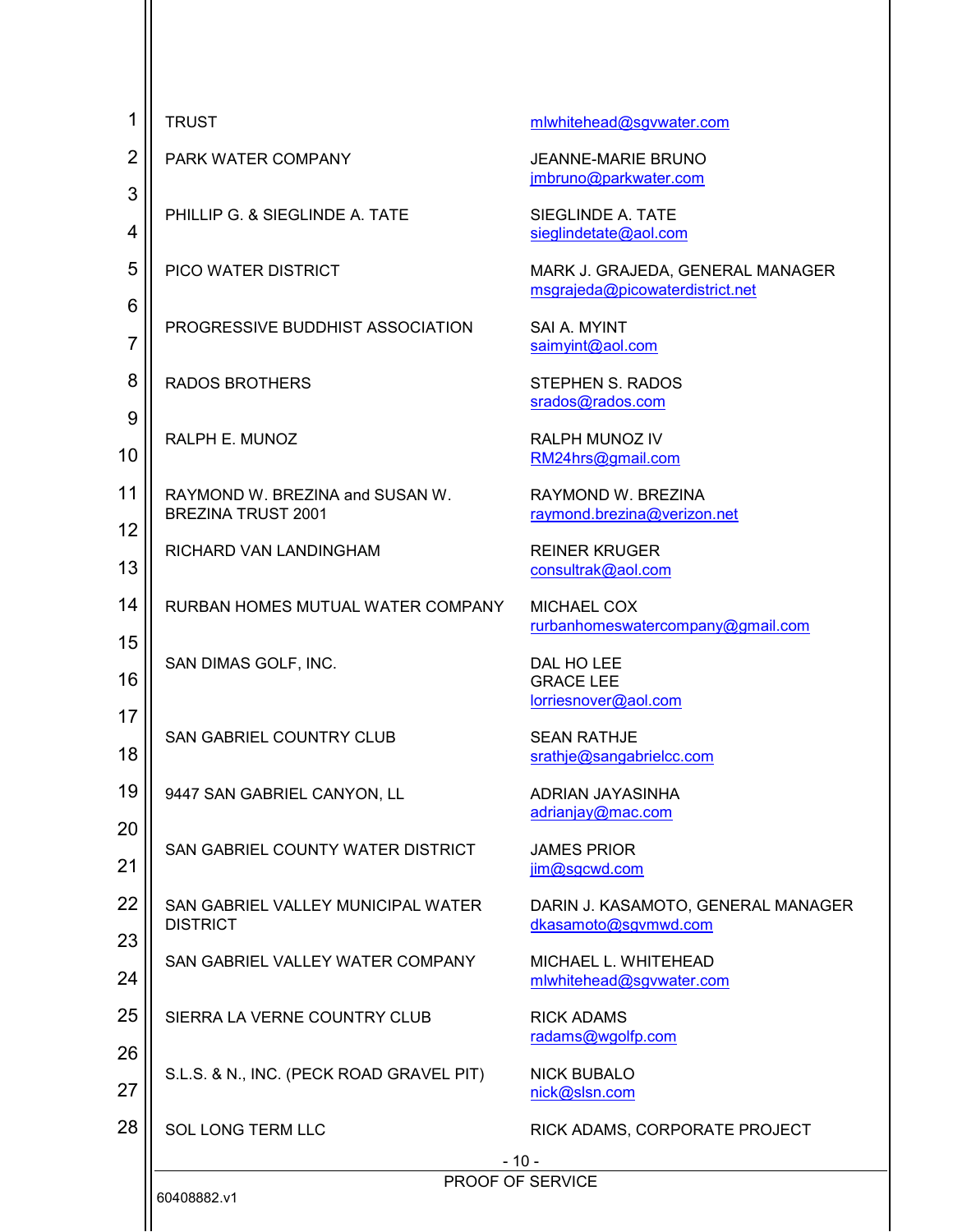| 1              |                                                             | <b>MANAGER</b>                                                                             |
|----------------|-------------------------------------------------------------|--------------------------------------------------------------------------------------------|
| $\overline{2}$ |                                                             | radams@wgolfp.com                                                                          |
| 3              | SONOCO PRODUCTS COMPANY                                     | <b>KHALEDA HAMID</b><br>dean.money@sonoco.com                                              |
| 4<br>5         | SOUTHERN CALIFORNIA EDISON COMPANY                          | <b>ERIKA CLEMENT</b><br>erika.clement@sce.com                                              |
| 6              | SOUTHWEST WATER COMPANY                                     | <b>RICHARD RICH</b><br>rrich@swwc.com                                                      |
| $\overline{7}$ | STERLING MUTUAL WATER COMPANY                               | <b>Beverly Dominguez</b><br>watersterlingmutual@gmail.com                                  |
| 8<br>9         | <b>STETSON ENGINEERS</b>                                    | STEPHEN B. JOHNSON<br>stevej@stetsonengineers.com                                          |
| 10             | SUBURBAN WATER SYSTEMS                                      | <b>GRAIG GOTT</b><br>cgott@swwc.com                                                        |
| 11<br>12       | SUNNY SLOPE WATER COMPANY                                   | KEN TCHENG, VICE PRESIDENT AND<br><b>GENERAL MANAGER</b><br>ken@sunnyslopewatercompany.com |
| 13<br>14       | <b>SUSAN ANDRADE</b>                                        | <b>SUSAN ANDRADE</b><br>susantandrade@gmail.com                                            |
| 15             | <b>SUSAN K. BRIERLY</b>                                     | <b>REINER KRUGER</b><br>consultrak@aol.com                                                 |
| 16<br>17       | THREE VALLEYS MUNICIPAL WATER<br><b>DISTRICT</b>            | MATTHEW H. LITCHFIELD<br>mlitchfield@tvmwd.com                                             |
| 18             | UNITED ROCK PRODUCTS CORPORATION                            | <b>JEFF CAMERON</b><br>jeff.cameron@sully-miller.com                                       |
| 19<br>20       | UPPER SAN GABRIEL VALLEY MUNICIPAL<br><b>WATER DISTRICT</b> | <b>STEVEN O'NEILL</b><br>soneill@omlolaw.com                                               |
| 21             |                                                             | <b>TOM LOVE</b><br>tom@usgvmwd.org                                                         |
| 22<br>23       |                                                             | <b>VENESSA NAVARRETTE</b><br>venessa@usgvmwd.org                                           |
| 24             |                                                             |                                                                                            |
| 25<br>26       | USA WASTE OF CALIFORNIA, INC.                               | <b>JOSEPH CASSIN</b><br><b>BRENT ANDERSON</b><br>banders6@wm.com                           |
| 27<br>28       | THE MAGGIORE FAMILY TRUST                                   | <b>VALARIE D. MAGGIORE</b><br>vmaggiore1@gmail.com                                         |
|                |                                                             | - 11 -                                                                                     |
|                |                                                             | PROOF OF SERVICE                                                                           |
|                | 60408882.v1                                                 |                                                                                            |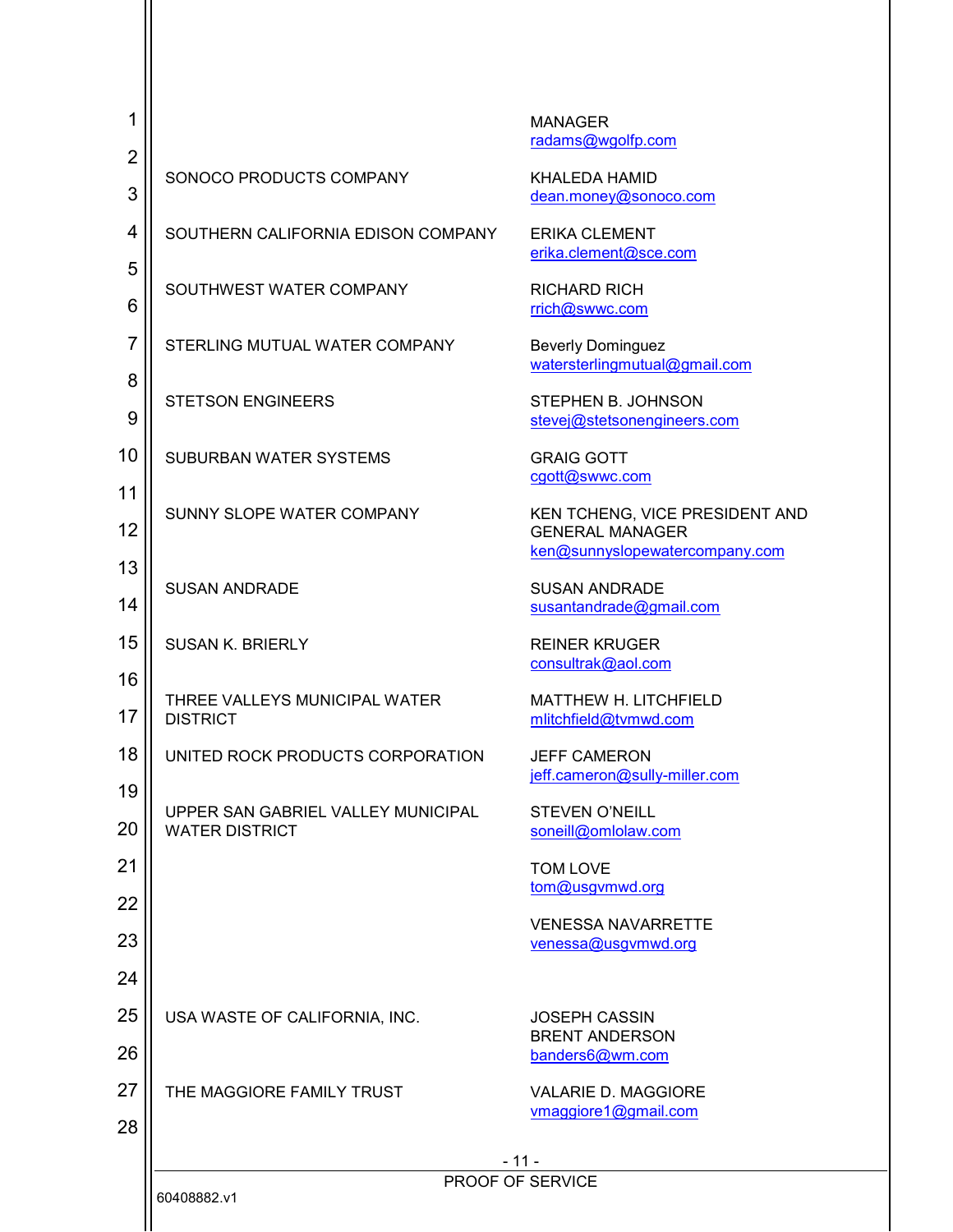| 1<br>$\overline{c}$ | <b>VALENCIA HEIGHTS WATER COMPANY</b>                                                                                                                          | <b>DAVID MICHALKO</b><br>dmichalko@vhwc.org                |
|---------------------|----------------------------------------------------------------------------------------------------------------------------------------------------------------|------------------------------------------------------------|
| 3                   | VALLEY VIEW MUTUAL WATER COMPANY                                                                                                                               | <b>SUKIE MADRID</b><br>valleyviewmutualwaterco@verizon.net |
| 4                   | <b>VALLEY COUNTY WATER DISTRICT</b>                                                                                                                            | <b>JOSE MARTINEZ</b><br>jmartinez@vcwd.org                 |
| 5<br>6              | VIETNAMESE AMERICAN BUDDHIST TEMPLE<br><b>CONGREGATION</b>                                                                                                     | THICH VIEN LY<br>thichvienly@yahoo.com                     |
| $\overline{7}$      | <b>VULCAN MATERIALS COMPANY</b>                                                                                                                                | ROBERT W. BOWCOCK<br>bbowcock@irmwater.com                 |
| 8                   | DR. WALTER GREEN                                                                                                                                               | <b>JAMES M. BYERRUM</b>                                    |
| 9                   |                                                                                                                                                                | jim@byerrumconsulting.com                                  |
| 10                  | <b>WILLIAM L. McINTYRE</b>                                                                                                                                     | <b>WILLIAM L. MCINTYRE</b><br>themcintyreinc@gmail.com     |
| 11<br>12            | <b>WILLIAM B. USREY</b>                                                                                                                                        | <b>REINER KURGER</b><br>consultrak@aol.com                 |
| 13                  | WORKMAN MILL INVESTMENT COMPANY                                                                                                                                | <b>JEFF NORDSCHOW</b><br>jeff.nordschow@rosehills.com      |
| 14                  | <b>PELLISSIER PARTIES:</b>                                                                                                                                     | <b>LYNDA NORIEGA</b>                                       |
| 15                  | (A) RENE & SUSAN PEAUROI, TRUSTEES OF THE<br>PEAUROI FAMILY TRUST; (B) HENRY E. AND LESLIE L.                                                                  | Inoriega@caldomestic.com<br><b>JEFF PELLISSIER</b>         |
| 16<br>17            | PEAUROI, TRUSTEES OF HENRY E. PEAUROI FAMILY<br>TRUST; (C) JOHN GARY BIDDLE; (D) CAROL P. PURSUIT;<br>(E) LESLIE PELLISSIER; (F) HENRI F. PELLISSIER, JR.; (G) | jeff@pellissier.org<br><b>HENRY PEAUROI</b>                |
| 18                  | WALTER P. COOMBS REVOCABLE LIVING TRUST; (H)<br>LINDA D. FLETCHER AS TRUSTEE OF THE JAMES D.                                                                   | hpeauroi@jfp-cpas.com                                      |
| 19                  | FLETCHER AND LINDA D. FLETCHER REVOCABLE<br>TRUST; (I) DENISE A. PELLISSIER; (J) DANIEL F.<br>PELLISSIER; (K) RENE F. PELLISSIER; (L) ROBERT O.                |                                                            |
| 20                  | PELLISSIER; (M) PIERRE L. PELLISSIER AND KIMBERLY S.<br>PELLISSIER, AS TRUSTEES OF THE PELLISSIER FAMILY                                                       |                                                            |
| 21                  | REVOCABLE TRUST; (N) MARTINE P. MARTINEZ; (O)<br>CHRISTINE P. JACKURA; (P) KOA S. BIDDLE; (Q) LEON L.                                                          |                                                            |
| 22                  | PELLISSIER, JOANNE M. PELLISSIER, HENRI F.<br>PELLISSIER, PIERRE F. PELLISSIER & FRANCOIS R.                                                                   |                                                            |
| 23                  | PELLISSIER AS TRUSTEES OF THE TESTAMENTARY<br>TRUST CREATED UNDER THE LAST WILL OF LEON<br>ALBERT PELLISSIER, DECEASED, TRUST "B"; (R) JEFF                    |                                                            |
| 24                  | AND EMILY'S FAMILY TRUST; (S) JODY SMITH; (T) HENRI<br>F. & DIANNE J. PELLISSIER, TRUSTEES OF HENRI F.                                                         |                                                            |
| 25                  | PELLISSIER FAMILY TRUST; (U) BUD GURGESS; (V)<br>ROANE BURGESS; (W) ANITA LOPEZ; (X) EVELYN                                                                    |                                                            |
| 26                  | GARCIA; (Y) ALICE MENDIA; (Z) ELISE P. CLARK; (AA) BUD<br>GURGESS; (BB) KEVIN A. BRYAN AND ROBYN M. BRYAN                                                      |                                                            |
| 27                  | TRUST, DATED DECEMBER 28, 2007; (CC) CADWAY INC.;<br>(DD) LARRY W. CHOATE; (EE) LEONARD A. COOMBS; (FF)                                                        |                                                            |
| 28                  | ROBERT H. COOMBS; (GG) NEIL AND NANCY FINE                                                                                                                     |                                                            |
|                     |                                                                                                                                                                | - 12 -<br>PROOF OF SERVICE                                 |
|                     | 60408882.v1                                                                                                                                                    |                                                            |